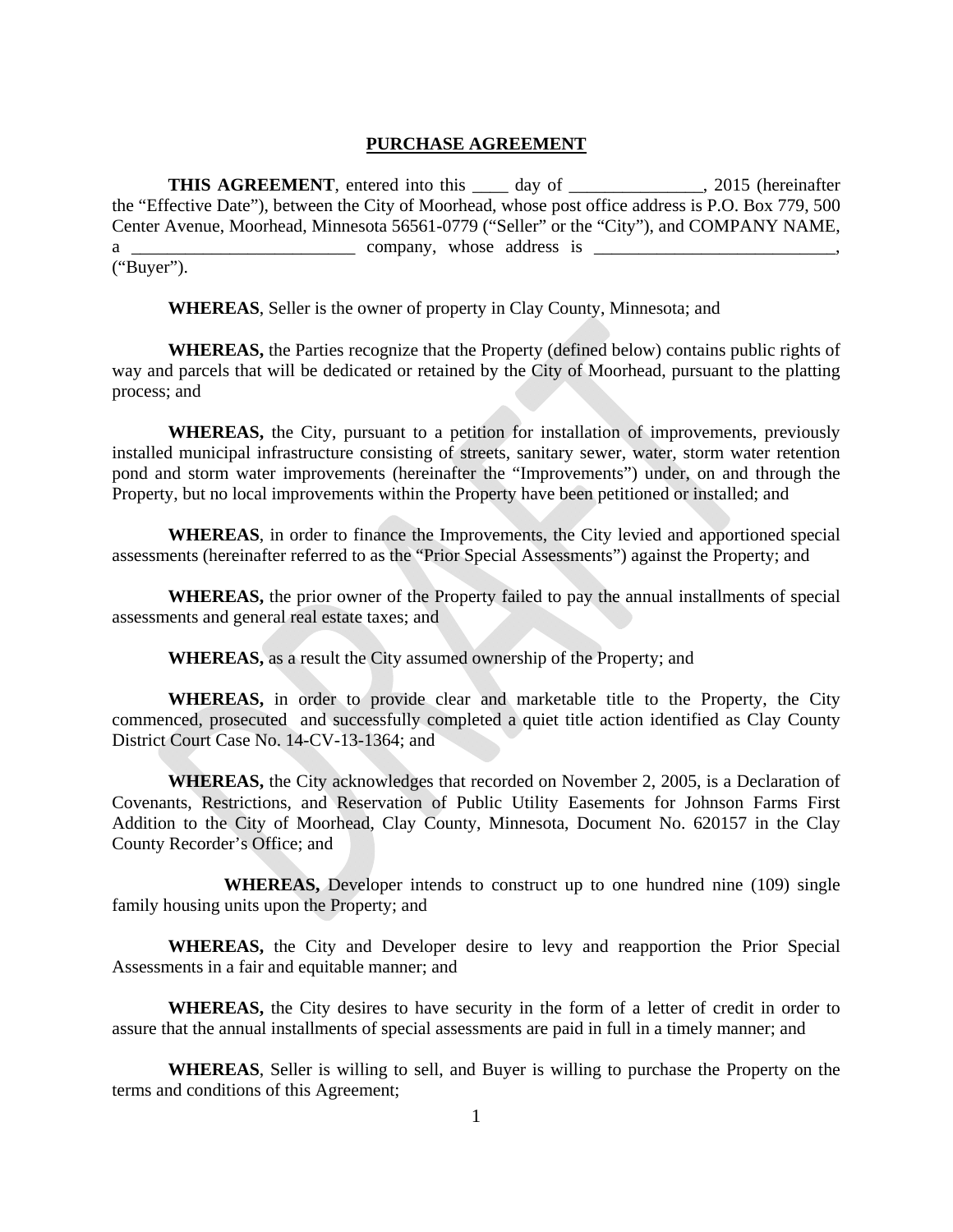**NOW THEREFORE**, in consideration of the mutual terms, covenants, conditions, and agreements contained herein, it is hereby agreed by and between the parties as follows:

1. **The Property**. Seller agrees to sell and Buyer agrees to purchase the followingdescribed real property and all appurtenances thereunto belonging located in the County of Clay, State of Minnesota, and legally described as follows:

### **Lots 1-16 Block 10, Lots 1-32 Block 11, Lots 1-26 Block 12, Lots 14-26 Block 13, Lots 2-12 Block 14, all in Johnson Farms First Addition to the City of Moorhead, Clay County, Minnesota** (hereinafter referred to as the "Property"); and

2. **Purchase Price**. The purchase price for the Property will be the sum of one million six hundred thousand (\$1,600,000.00) dollars, payable as follows:

- a. Cash in the amount of four hundred thousand (\$400,000.00) dollars; and,
- b. Assumption of special assessments in the amount of one million two hundred thousand (\$1,200,000.00) dollars pursuant to the terms of a Development Agreement to be executed between the parties.
	- i. Earnest Money. Upon execution of this Agreement by both parties, Buyer will pay a deposit in the amount of sixteen thousand dollars (\$16,000.00) as earnest money to be credited towards the purchase price, the receipt of which is hereby acknowledged by Seller. **Should Buyer fail to perform any of Buyer's obligations hereunder, Seller may terminate this Agreement in writing delivered to Buyer, and upon such termination retain the earnest money as liquidated damages for breach of this Agreement and both parties' obligations hereunder will thereupon cease. Seller does not waive any other right it has to enforce any of the provisions of this Agreement.**
	- ii. Purchase Price. Upon the delivery of a Warranty Deed by Seller, conveying the Property to Buyer, the entire purchase price, less earnest money received, and the amount of special assessments assumed as set forth in Section 2 (b) of this Agreement, will be payable in cash upon closing.

3. **Date of Closing**. This transaction will close: (a) ten (10) days after the replat of the Property has been finally approved by the City of Moorhead; or (b) \_\_\_\_\_\_\_\_\_\_\_\_, 2016, whichever occurs later (hereinafter referred to as the "Date of Closing"). Possession of the Property shall be delivered at the conclusion of the closing on the Date of Closing.

4. **Seller's Obligations**. Subject to performance by Buyer, Seller agrees to execute and deliver a Warranty Deed conveying marketable title to the Property, including mineral rights, subject only to the following:

a. Building and zoning laws, ordinances, state and federal regulations.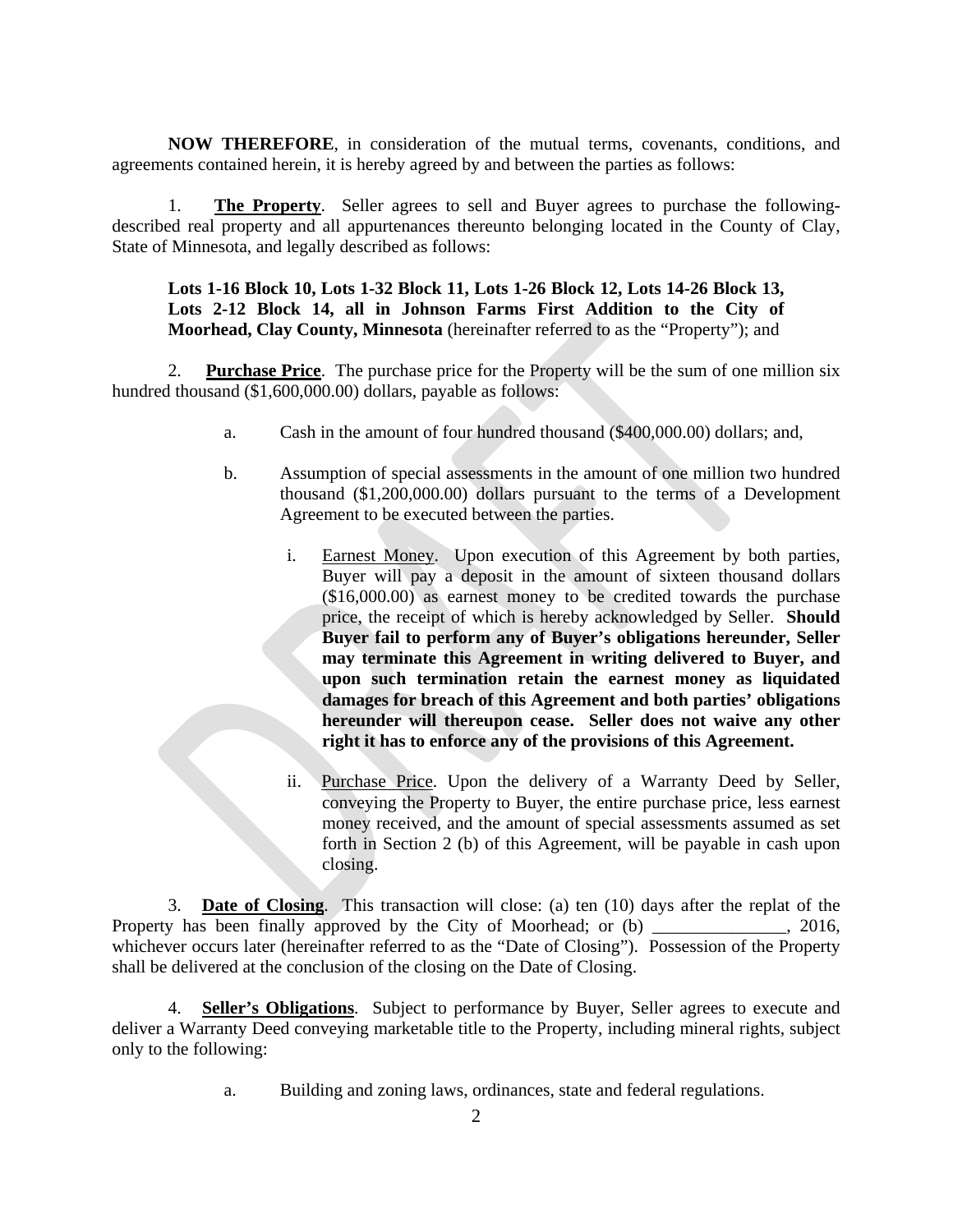b. "Permitted Encumbrances" which collectively include: (a) utility and drainage easements of record that do not interfere with present or proposed use or improvements of or on the Property; (b) protective covenants recorded on the Property; (c) ingress and egress easements of record; and (d) any other encumbrance not objected to by Buyer pursuant to Section 5 hereof.

5. **Buyer's Obligations**. Buyer's obligation to consummate the transaction contemplated by this Agreement is contingent upon the following:

- a. Seller's ability to convey marketable title to the Property on the Date of Closing, free and clear of any and all liens or encumbrances whatsoever except Permitted Encumbrances.
- b. Buyer being able to replat the Property together with certain streets previously dedicated to the public in such form as is acceptable to Buyer and which has been finally approved by the City of Moorhead.
- c. Buyer and Seller negotiating a mutually-acceptable Development Agreement which provides among other things that (i) no parkland requirements; (2) the City will consult with and allow Buyer input in the reallocation, re apportionment, and levying of the Prior Special Assessments and any new special assessments petitioned for and installed to service the lots within the Property; (iii) that all engineering fees and expenses charged in conjunction with planning and installing the local improvements following the platting shall be specially assessed against the lots; and (iv) the first installment of the Prior Special Assessments shall be certified in 2016 for payable year 2017.
- d. Upon the failure of any of the foregoing contingencies, at the option of Buyer exercised by written notice to Seller given not later than the Date of Closing, this Agreement will terminate and be of no further force or effect, in which case any earnest money paid will be immediately returned to Buyer.

6. **Inspection of the Property**. Seller authorizes Buyer, or such other person as Buyer may designate, to enter the Property for inspection prior to the Date of Closing at any time between the Effective Date of this Agreement and the Date of Closing.

 With respect to such inspections and investigations, Buyer shall: immediately pay or cause to be removed any liens filed against the Property as a result of any actions taken by or on behalf of Buyer; and protect, indemnify, defend and hold Seller harmless from and against all claims, damages or losses incurred to the Property, anyone on the Property, or to Seller as a result of the action taken by Buyer, or any of its agents, representatives or contractors. Buyer agrees to reimburse Seller, Seller's officers, employees, agents and representatives for any costs or expenses, including reasonable attorneys' fees, expended or incurred in response to or in defense of any claim, demand, action, cause of action, or claim for relief made or asserted by any person or party, natural or not, for any alleged action or omission of Seller, Seller's officers, employees, agents, or representatives, relating to Buyer's, or Buyer's agents, employee's, representative's or contractor's presence on the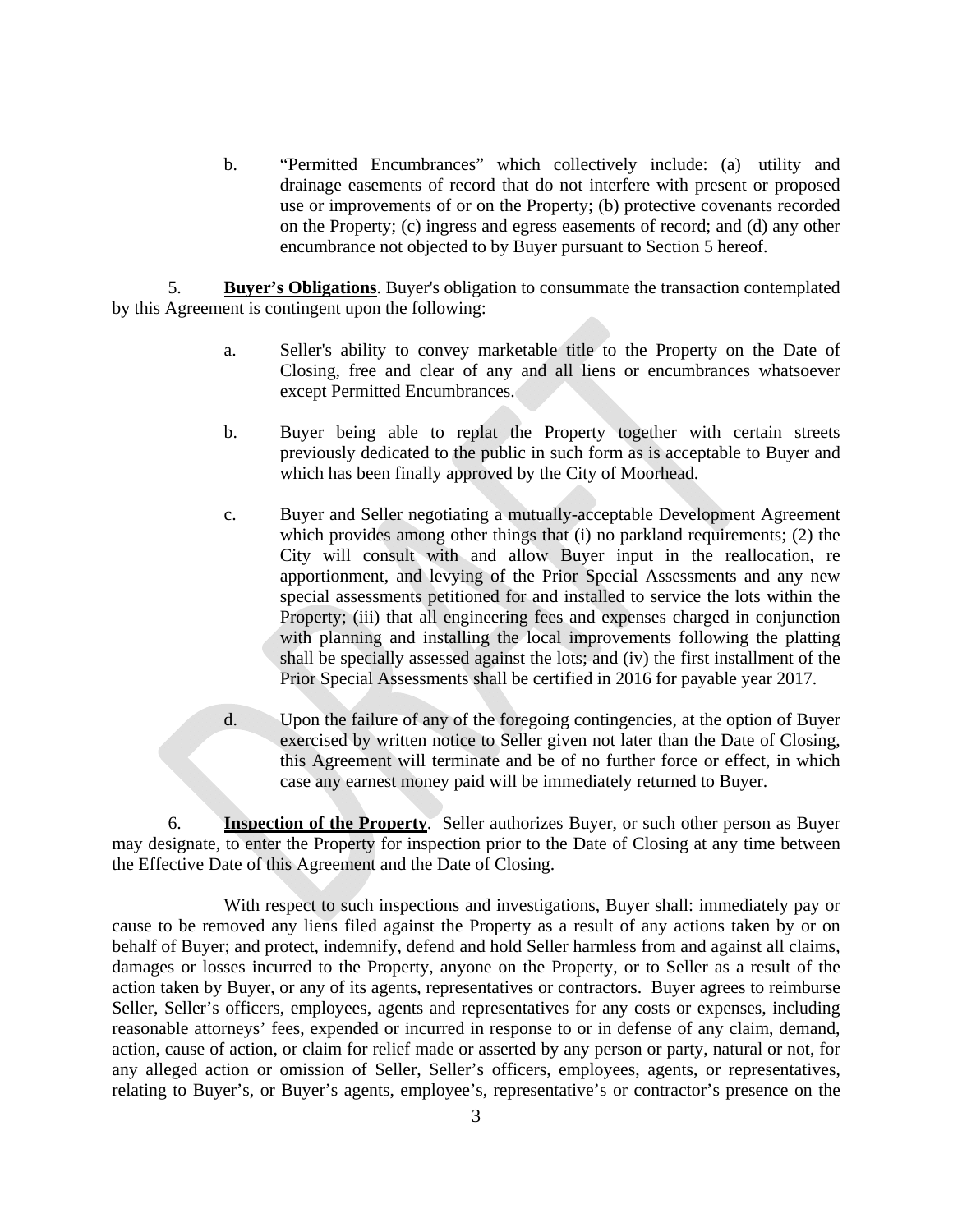Property. If the purchase and sale contemplated by this Agreement is not closed, Buyer shall repair and restore any damage to the Property caused by Buyer's investigation or testing, at Buyer's expense and shall return the Property to the same condition as it existed prior to such entry.

- 7. **Closing**. On the Date of Closing:
	- a. Seller will execute and deliver to Buyer the following:
		- i. A Warranty Deed conveying the Property to Buyer, free and clear of all liens, charges and encumbrances, except the Permitted Encumbrances.
		- ii. A mutually-acceptable Development Agreement between the parties.
		- iii. All other documents affecting title to and possession of the Property and necessary to transfer or assign the same to Buyer, free and clear of all liens, charges and encumbrances, except the Permitted Encumbrances.
		- iv. Abstract of Title covering the Property.
		- v. Seller shall deliver funds to pay, or evidence of payment of, all taxes and assessments and other charges and fees to be paid by Seller pursuant to this Agreement.
		- vi. Seller shall also sign such other documents and/or affidavits reasonably required by Northern Title or Buyer's title insurance agent to close this transaction.

### b. Buyer will:

- i. Deliver to Seller that portion of the purchase price in cash as required by Section 2(a) above.
- ii. Execute a mutually-acceptable Development Agreement between the parties.
- iii. Buyer shall deliver funds, in cash or such other form acceptable to Seller, sufficient to satisfy the Buyer's obligations under this Agreement.
- iv. Provide the Letter of Credit as set forth in paragraph 9 below.
- v. Buyer shall also sign such other documents and/or affidavits reasonably required by Northern Title or Buyer's title insurance agent to close this transaction.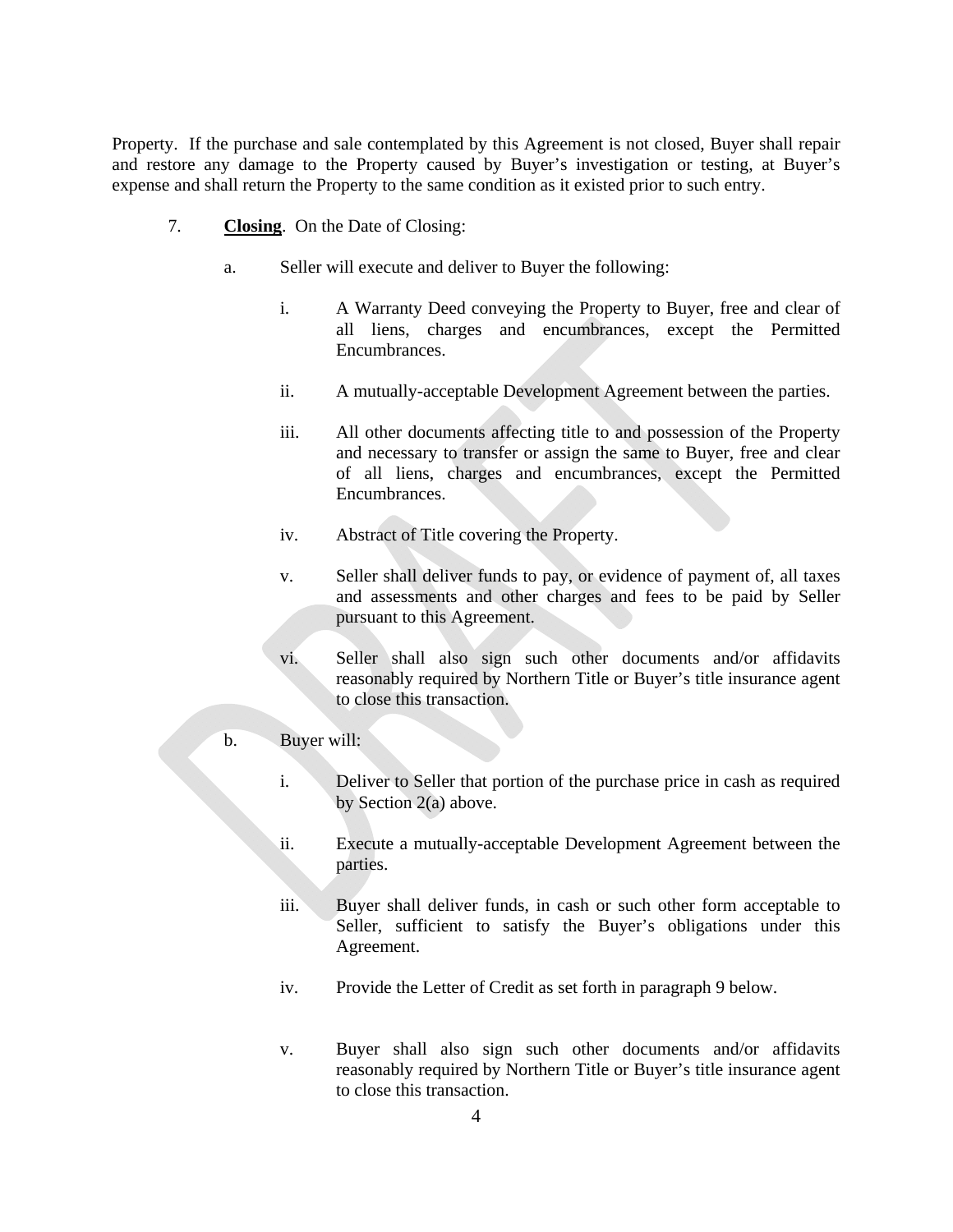c. The closing and delivery of such documents will take place at TRN Abstract in Moorhead. Buyer will be responsible for the title opinion and or title insurance premium, recording of the deed tax and Warranty Deed, the survey and platting costs, and one-half of the closing fee to TRN Abstract. Seller will be responsible for the costs of providing an updated abstract of title to Buyer, providing clear and marketable title, preparation of the Warranty Deed, recording of releases and satisfactions, and one-half of the closing fee to TRN Abstract. Each party will pay their own attorney's fees in this matter.

8. **Condition of the Property**. Buyer accepts the Property in **as is**, **where as**, and with **all**  faults condition. Further study should be conducted prior to design and construction of specific residential projects within this development. It is recommended these studies be performed at each lot to accommodate varying soil conditions and individual structure and foundations plans.

### 9. **Taxes and Special Assessments**.

- a. The real estate taxes and special assessments will be prorated to the Date of Closing.
- b. The Prior Special Assessments are to be apportioned and levied as a special assessment against the Property. Seller will consult with Buyer to allow Buyer input regarding the reallocation and apportionment of the Prior Special Assessments following the platting of the Property. The total principal amount of the Prior Special Assessments to be reallocated, levied and apportioned on the Property is one million two hundred thousand dollars (\$1,200,000.00) (hereinafter the "Reallocated Special Assessments"). Buyer agrees and acknowledges that the Reallocated Special Assessments shall be amortized in annual installments over a period of twenty (20) years. The City shall charge interest at the same rates as the Prior Special Assessments on any unpaid balance of special assessments for the Reallocated Special Assessments.

c. Parties agree that on the Date of Closing described in Section 3 above, the Buyer shall provide an irrevocable standby Letter of Credit from a responsible financial institution to the City in the amount of seven hundred sixty thousand dollars (\$760,000.00). Said Letter of Credit shall contain an auto renewing clause or evergreen clause. Parties agree and acknowledge that the Seller shall have the sole authority to determine whether a financial institution is responsible. Parties acknowledge that the amount of the Letter of Credit set forth in this paragraph is equal to five years of annual installments of the Reallocated Special Assessments.

 Buyer acknowledges and agrees that Buyer is contractually obligated to make each and every yearly installment of special assessments on each and every lot covered by this Agreement that is not "developed" as defined in paragraph (iii) below. The sale, transfer, gift or conveyance of a lot shall not relieve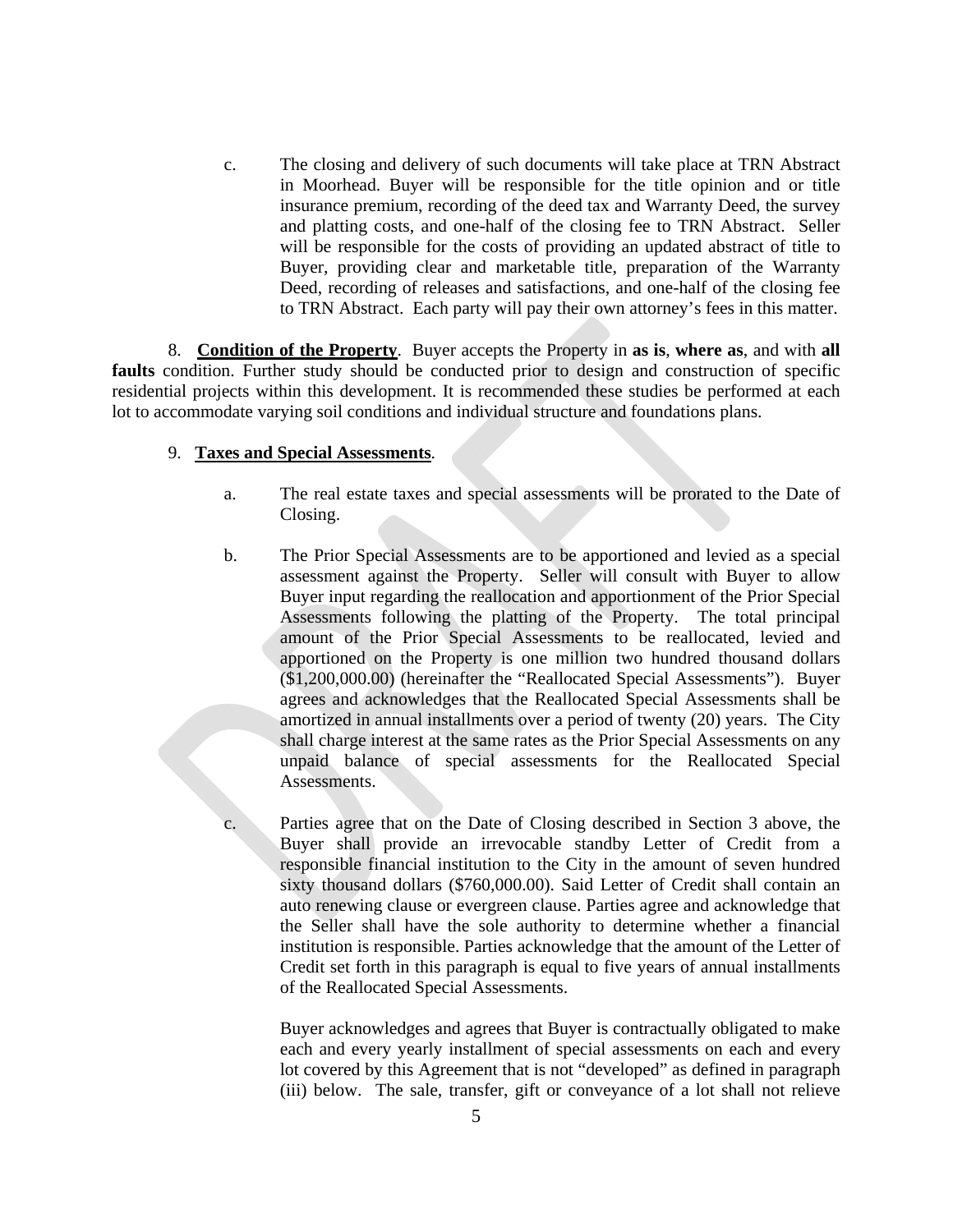Buyer of this contractual obligation; furthermore, this obligation cannot be assigned without prior written approval of the Moorhead City Council.

 Buyer acknowledges and agrees that draws against the Letter of Credit shall be paid directly to the City in conformance with paragraph (i) set forth below. The bank issuing the Letter of Credit shall extend it automatically without amendment for a period of one (1) year from the expiry date hereof, or any future expiry date, unless sixty (60) days prior to any expiration date, the issuing bank notifies the City's Director of Finance and City Manager by registered mail that it elects not to renew the Letter of Credit. This provision is commonly referred to as an "evergreen clause," which any Letter of Credit provided by Buyer shall contain. The Buyer will have until 30 days prior to any expiration date of the existing letter of credit to supply the City with a replacement letter of credit for one year from the expiry date, meeting all the terms within this Agreement. The Letter of Credit is deemed to be in default thirty (30) days prior to the expiration date, at which time the City's Director of Finance will notify the bank of the default and order the draw on the entire balance of the letter of credit.

i. Parties agree that the certified annual installments of special assessments on undeveloped lots covered by this Agreement shall be paid by November 15 of each and every year that they are levied. If the certified annual installment of special assessments are not paid by November 15, the Director of Finance shall give written notice to the Buyer that, if the delinquent special assessments are not paid by the December 31 of that year or within 14 days of mailing of the notice, whichever is later, he/she shall give the issuing bank written demand for the payment out of the letter of credit to the City of an amount sufficient to satisfy the deficiency. Said payment shall be made directly to the City and the City shall place it into the sinking fund of the special improvement districts. The City shall use those funds to pay the principal and interest debt service on outstanding bonds for the districts covered by the letter of credit. In addition, the City shall reduce the level of uncertified special assessments on lots owned by the Buyer and covered by the letter of credit by the amount of funds received from the Letter of Credit<sup>1</sup>. The Letter of Credit obligation is only extinguished when a lot is "developed" as that term is defined in paragraph (iii) below, or when all special assessments for that lot, whether certified or uncertified, are paid.

 $\overline{a}$ 

ii. When the amount of unpaid certified and uncertified special assessments covered by this Agreement is less than the principle balance in the Letter of Credit, the City, upon request of the Buyer,

<sup>1</sup> The funds drawn from the Letter of Credit shall not be applied to special assessment installments which have been certified but are delinquent.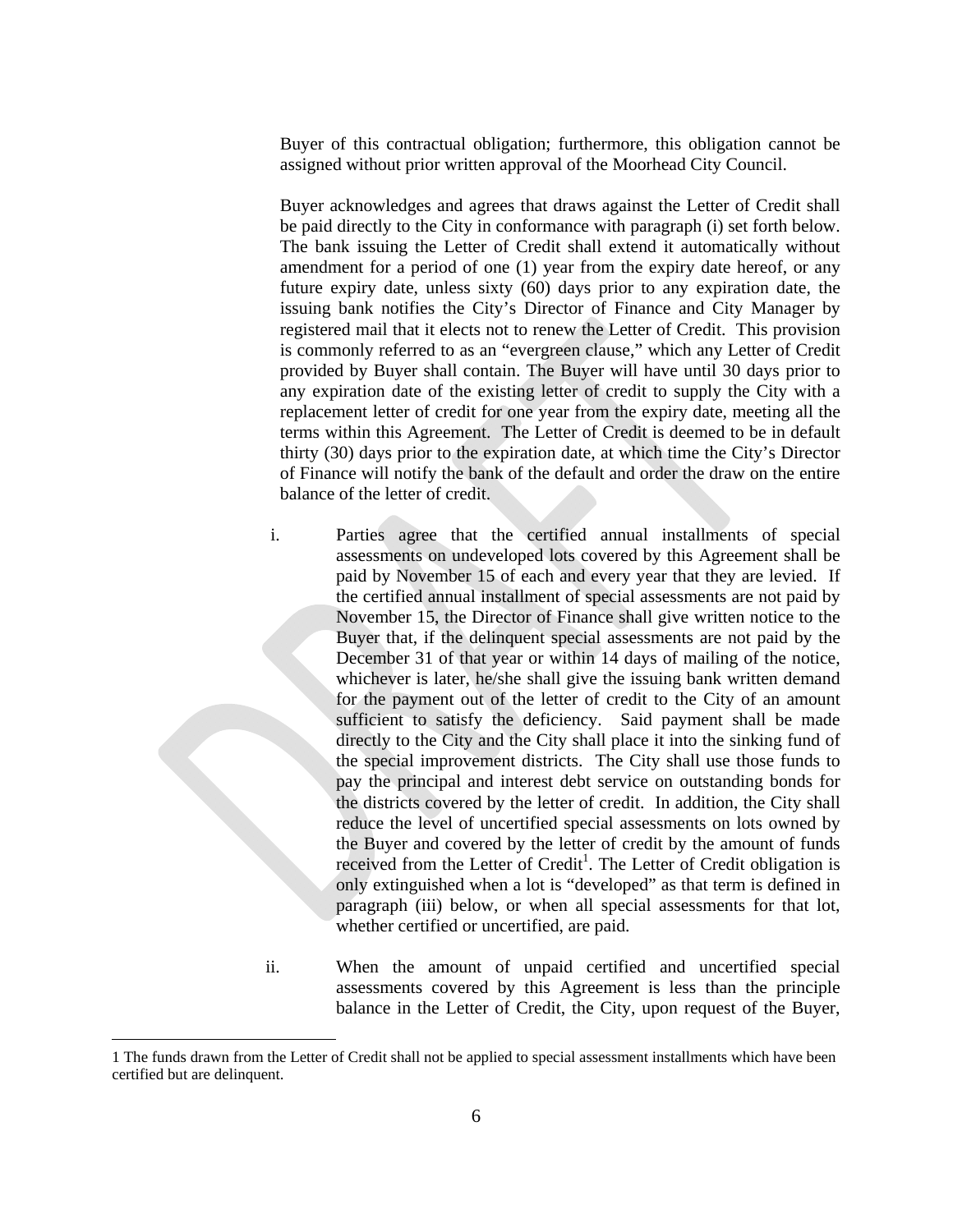may give written notice to the bank to reduce the balance of the Letter of Credit so that the balance equals the amount of unpaid certified and uncertified special assessments covered by this agreement. Buyer may make said requests only once in any six month period. In the event that all of the lots are developed or the amount of certified and uncertified specials becomes zero, the City will provide the Buyer and the issuer of the Letter of Credit notice that the obligation to maintain a Letter of Credit has been extinguished.

- iii. The Buyer agrees that the Letter of Credit issued pursuant to this Agreement is to be used to pay city debt service obligations in the event that Buyer fails to pay certified special assessments on all lots covered by this Agreement. Buyer's obligation to pay delinquent assessments on lots is only extinguished when the lots are "developed". For purposes of this Agreement, the term "developed" means that a structure for which a building permit has been issued by the City has been constructed on the lot. The sale, tax sale, transfer or other disposition of any lot covered by this Agreement shall have no effect on the obligation of the Letter of Credit.
- iv. Parties agree that additional infrastructure is needed to service the property and a new Letter of Credit, or adjustment in aforementioned Letter of Credit, will be required.
- 10. **Representations and Warranties**. Seller represents and warrants to Buyer that:
	- a. On the Date of Closing, Seller will own the Property free and clear of all liens, charges and encumbrances, except the Permitted Encumbrances.
	- b. There is no action, litigation, investigation, condemnation or proceeding of any kind pending against the Seller or the Property.
	- c. Seller, on the Date of Closing, will have complied with all of its obligations hereunder, unless such compliance has been waived in writing by Buyer, and all representations and warranties made hereunder will be true and correct on said date.
	- d. There are no underground wells, buried underground storage tanks as defined in Minn. Stat. 116.46, subd. 8, or private septic systems on, under or upon the Property.
	- e. With the exception of the special assessments which constitute part of the Purchase Price, there will be no other special assessments levied against the Property as of the Date of Closing. The Buyer agrees and acknowledges that the Property may be subject to future special assessments as more fully discussed in the Development Agreement and as may be specially assessed in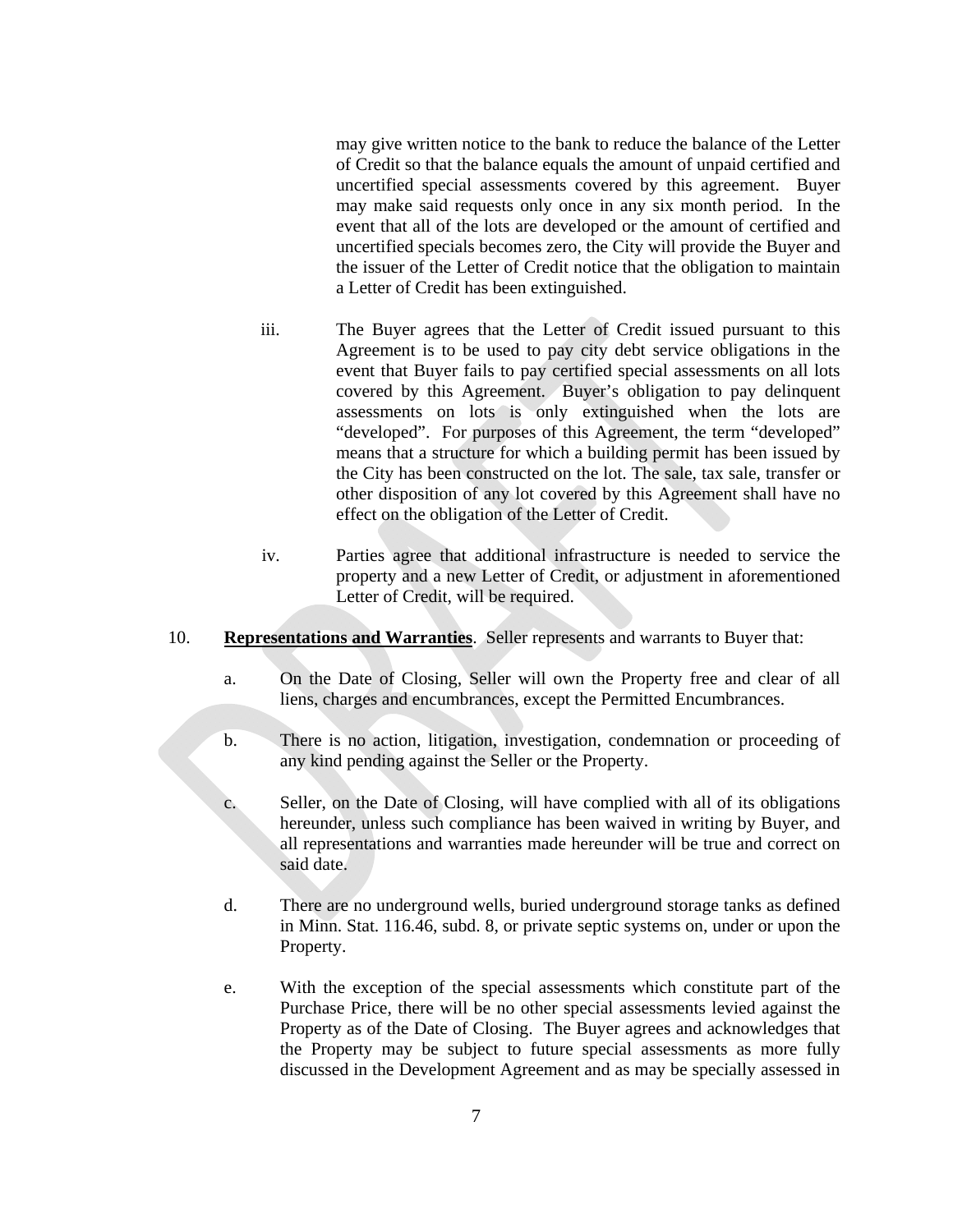connection with future projects pursuant to and in accordance with Minnesota Statutes Chapter 429.

Seller hereby agrees that the truthfulness of each of said representations and warranties and all other representations and warranties herein made is a condition precedent to the performance by Buyer of its obligations hereunder.

11. **Brokerage Fees**. Each party hereto warrants that it has not incurred any real estate brokerage fees, finders' fees, or any other fees to any third party in connection with this purchase and sale, except as provided herein. In the event that any third party institutes legal action in an effort to recover such fees, the parties shall jointly defend such action. If a judgment is obtained against the parties jointly, the party responsible for breach of this warranty shall reimburse the other or the latter's attorneys' fees, court costs, expenses, and share of the judgment.

 12. **Breach of Representation or Warranty**. Upon the breach of any representation or warranty hereof, Buyer may, prior to the Date of Closing, declare this Agreement to be null and void, or Buyer may elect to close this sale. If Buyer elects to declare this Agreement null and void in writing (citing the express breach by Seller), any earnest money paid will be immediately refunded to Buyer and, upon such refund, neither party will have any further rights or obligations hereunder. All representations, warranties and covenants of Seller will survive the Date of Closing. In the event any representation or warranty will be discovered to have been untrue as of the Date of Closing, Seller will indemnify, defend and hold Buyer, its successors and assigns, harmless with respect to any loss, cost, expense, damage or liability (including reasonable attorneys' fees) arising out of or relating to said representation or warranty being untrue.

13. **Contract**. This Agreement will be held by Seller for the mutual benefit of the parties.

14. **Future Warranty**. Neither Seller nor Seller's agent makes any representation or warranty about the amount of future real estate taxes on the property.

15. **Title to the Property**. Seller and Buyer acknowledge that title to the Property is currently in the name of the City of Moorhead, a Minnesota municipal corporation. Within ten (10) days after the Effective Date, Seller will furnish an Abstract of Title or a Registered Property Abstract certified to date to include proper searches covering bankruptcies and state and federal judgments and liens. Buyer will have fifteen (15) days after receipt of the abstract to examine the title and to make any objections to the title. Buyer must make any objections in writing. Any objections not made in writing will be ineffective. If Buyer makes any objections, Seller will have one hundred twenty (120) days to make the title marketable. Pending correction of title, the payments required by this Agreement will be postponed. Within thirty (30) days after written notice to Buyer that Seller has corrected the title, the parties will perform this Agreement according to its terms. If the title is not marketable and is not made so within one hundred twenty (120) days from the date of written objections, this Agreement will be null and void at option of Buyer, and neither party will be liable for damages to the other. Seller will refund all earnest money paid by Buyer. If the title to Property is marketable or is made so within the time allowed, and Buyer defaults in any of the agreements and continues in default for ten (10) days, then Seller may terminate this Agreement.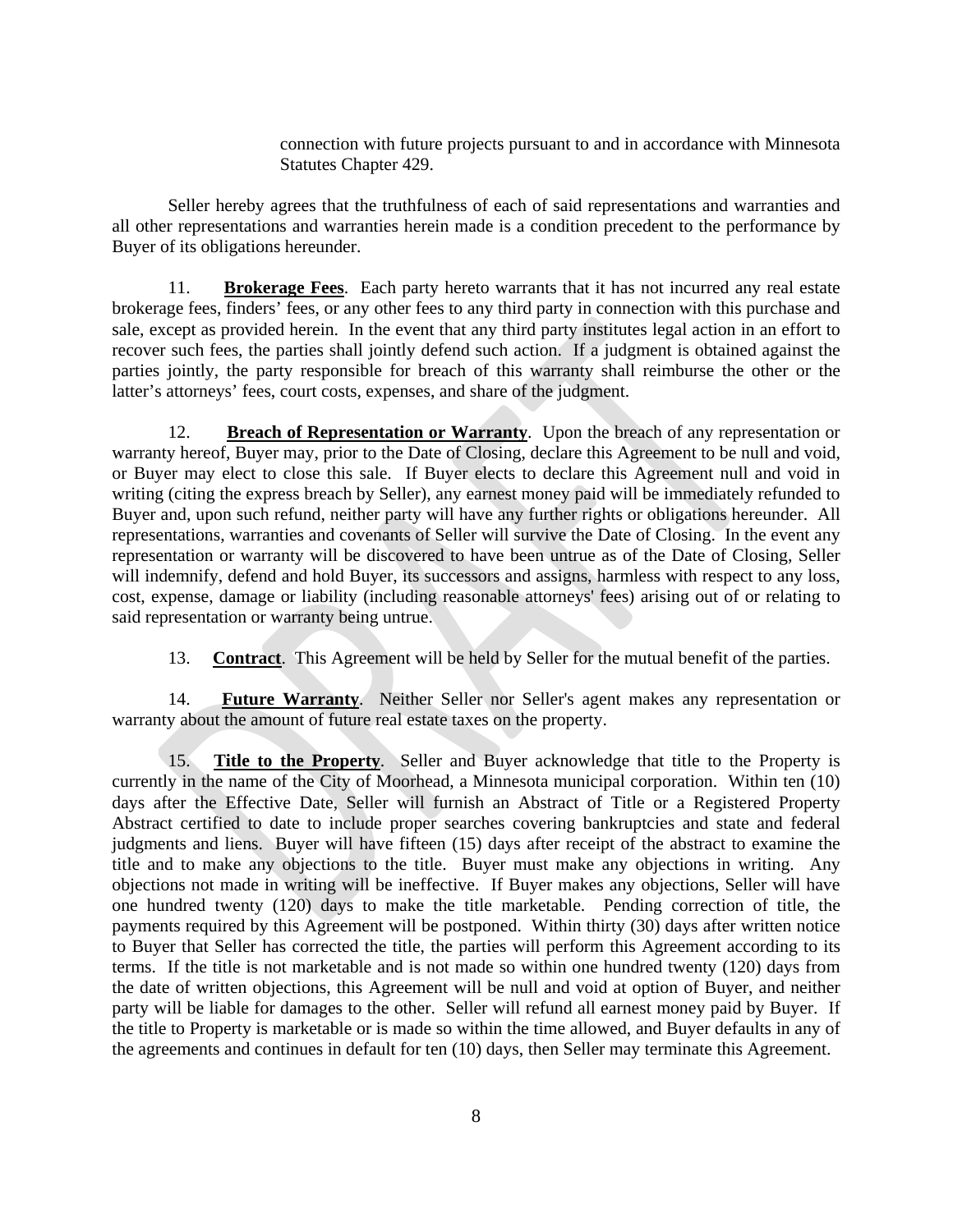16. **Time is of the Essence**. Time is of the essence of each provision of this entire Agreement and of all the conditions thereof.

17. **Notice**. Any notice or election required or permitted to be given or served by any party hereto upon any other will be deemed given or served in accordance with the provisions of this Purchase Agreement if said notice or election is (a) delivered personally, or (b) mailed by United States certified mail, return receipt requested, postage prepaid and in any case properly addressed as follows:

| If to Seller: | City of Moorhead<br>P.O. Box 779<br>500 Center Avenue                                          |
|---------------|------------------------------------------------------------------------------------------------|
|               | Moorhead, MN 56561-0779                                                                        |
| If to Buyer:  | <b>COMPANY NAME</b><br><b>ADDRESS LINE 1</b><br><b>ADDRESS LINE 2</b><br><b>CITY STATE ZIP</b> |

Each such mailed notice or communication will be deemed to have been given on the date the same is deposited in the United States mail. Each such delivered notice or communication will be deemed to have been given upon the delivery. Any party may change its address for service of notice in the manner above specified.

18. **Entire Agreement**. This Agreement constitutes the entire and complete agreement between the parties and supersedes any prior oral or written agreements between the parties with respect to the Property. It is expressly agreed that there are no verbal understandings or agreements which in any way change the terms, covenants and conditions set forth herein, and that no modification of this Agreement and no waiver of any of its terms and conditions will be effective unless in writing and duly executed by the parties.

19. **Amendments**. No amendment, modification, or waiver of any condition, provision or term will be valid or of any effect unless made in writing signed by the party or parties to be bound or a duly authorized representative and specifying with particularity the extent and nature of such amendment, modification or waiver.

20. **No Forbearance**. The failure or delay of any party to insist on the performance of any of the terms of this Agreement, or the waiver of any breach of any of the terms of this Agreement, will not be construed as a waiver of those terms, and those terms will continue and remain in full force and effect as if no forbearance or waiver had occurred and will not affect the validity of this Agreement, or the right to enforce each and every term of this Agreement.

21. **Default**. If either party defaults in the performance of any material covenant or agreement contained herein for any reason, the other party may, at its option: (a) terminate this Agreement by giving written notice of termination to the other party; or (b) seek to enforce specific performance of this Agreement. Any action to enforce specific performance must be started within six (6) months after the right of action arises.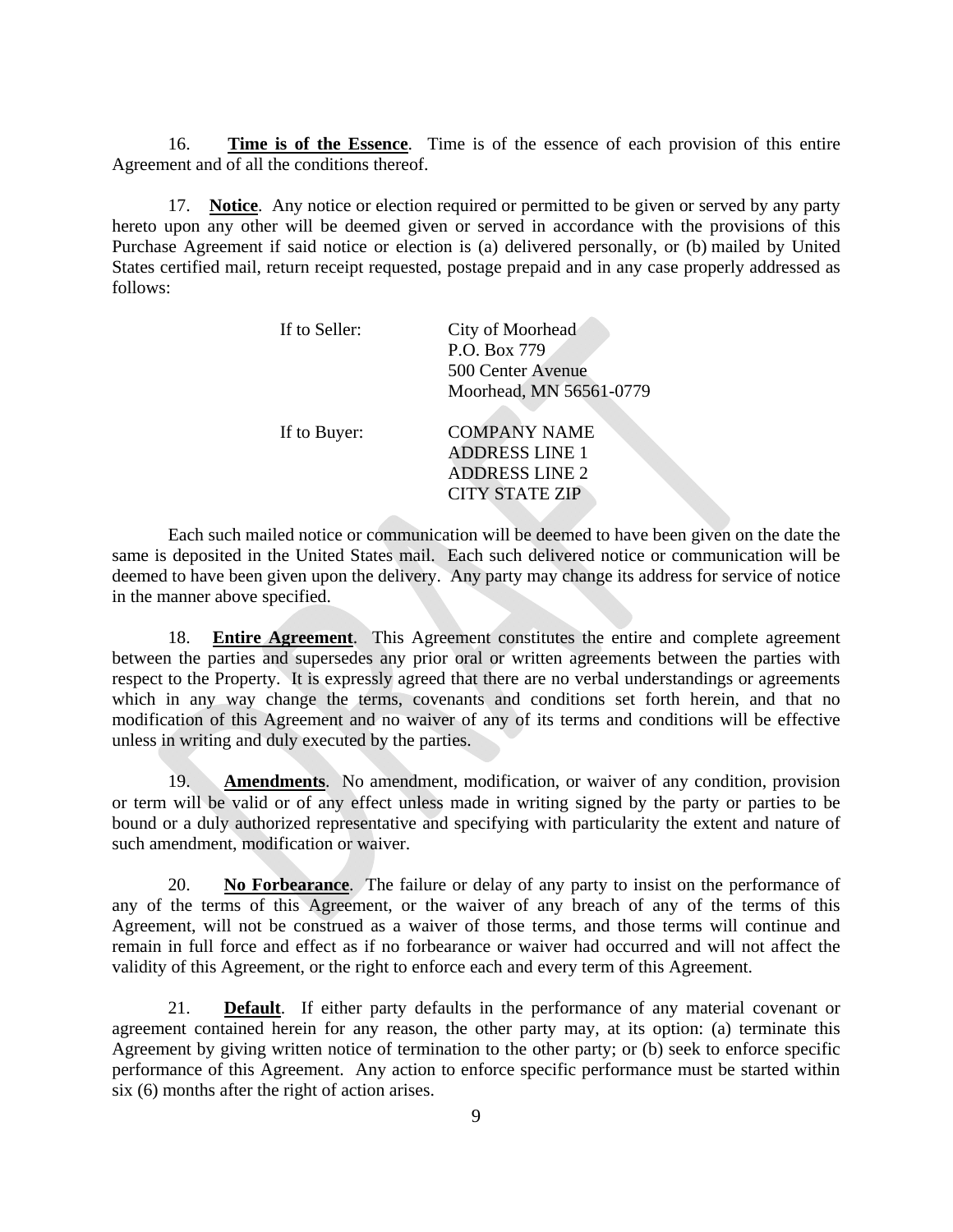22. **Binding Effect**. All covenants, agreements, warranties and provisions of this Agreement will be binding upon and inure to the benefit of the parties and their respective heirs, representatives, successors and assigns, and will continue in force and effect and be binding after the Date of Closing and delivery of the Warranty Deed.

23. **Grammatical Construction**. When used herein, the singular will include the plural, the plural will include the singular, and the use of one gender will include all other genders, as and when the context so requires.

24. **Governing Law**. This Agreement has been made and entered into under the laws of the State of Minnesota, and said laws will control its interpretation.

25. **Rules of Construction**. The parties acknowledge that they have both had the opportunity to have this Agreement reviewed by their respective attorneys, and that they have an equal bargaining position in this transaction. No rule of construction that would cause any ambiguity in any provision to be construed against the drafter of this document will be operative against either Buyer or Seller.

26. **Headings**. The paragraph headings or captions appearing in this Agreement are for convenience only, are not a part of this Agreement, and are not to be considered in interpreting this Agreement.

27. **Authorization**. Buyer represents and warrants that the individuals signing on behalf of Buyer have been duly authorized and have the authority to execute this Agreement on Buyer's behalf.

28. **Survival of Terms and Conditions.** Buyer and Seller agree and acknowledge that the terms and conditions of this Agreement shall survive the Date of Closing and Buyer's obligation to maintain an irrevocable standby Letter of Credit shall not terminate unless and until the Seller provides Buyer written notice signed by the Moorhead City Finance Director that the obligation to maintain a letter of Credit set forth in Section 9 of this Agreement has been reduced or terminated.

(Signatures appear on the following page)